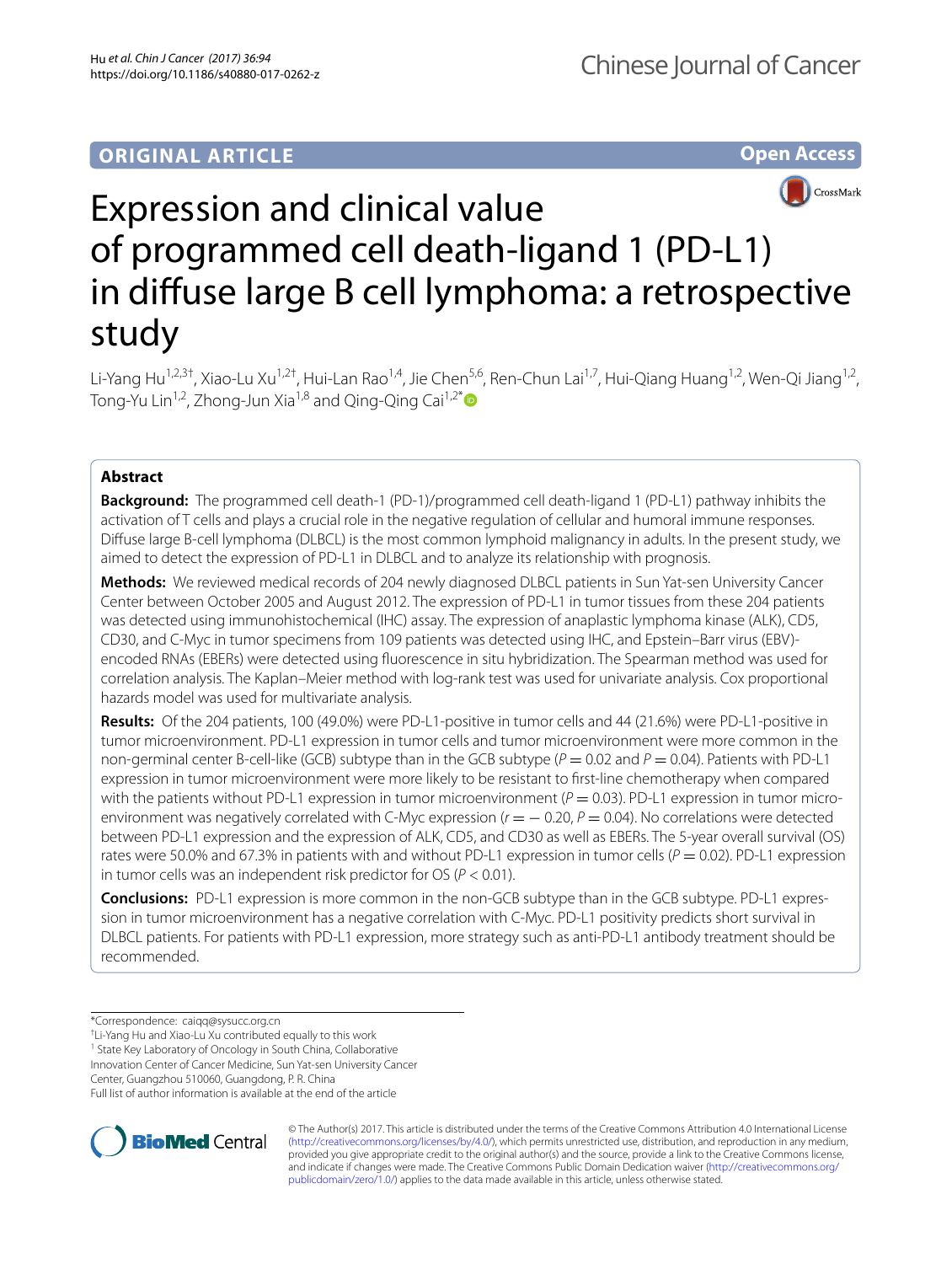**Keywords:** Programmed cell death-ligand 1 (PD-L1), Difuse large B-cell lymphoma, C-Myc, Prognosis

# **Background**

Programmed cell death-ligand 1 (PD-L1), a member of the B7 family (also known has B7-H1), is an inhibitory ligand expressed on the surface of macrophages, dendritic cells, fbroblasts, and T cells [[1,](#page-9-0) [2](#page-9-1)]. Binding of PD-L1 to its receptor, programmed cell death 1 (PD-1), inhibits cytokine production and cell cycle progression of T cells [\[3](#page-9-2)–[5\]](#page-9-3). It functions as an important checkpoint in the regulation of cellular and humoral immune responses [[6\]](#page-9-4). Adaptive immune responses that include PD-1/ PD-L1 expression are associated with cancer relapse [[7\]](#page-9-5). PD-1/PD-L1 is an important axis that has important roles in the infltration of various immune efectors and in the propensity to develop metastatic disease. Recent evidence suggests that activation of the PD-1/PD-L1 pathway represents one mechanism that allows tumors to elude the host immune system [[8\]](#page-9-6). Previous studies have reported that PD-L1 is involved in the negative regulation of immune responses by binding to the PD-1 receptor and results in cancer cells evading the host immune surveillance and the promotion of metastasis [\[9](#page-9-7)].

Aberrant PD-L1 expression was reported in a number of human malignancies  $[1, 7, 10]$  $[1, 7, 10]$  $[1, 7, 10]$  $[1, 7, 10]$  $[1, 7, 10]$  $[1, 7, 10]$ . Evidence suggests that PD-L1 expression is associated with prognosis of certain types of cancers  $[11–16]$  $[11–16]$  $[11–16]$  $[11–16]$ . The PD-1/PD-L1 axis has attracted wide attention in the treatment of cancers such as lymphoma [\[17](#page-9-11)[–19\]](#page-9-12). It has been proposed that immunotherapy can be combined with targeted therapy [\[4](#page-9-13), [6](#page-9-4)]. Therapeutic PD-1/PD-L1 checkpoint inhibitors target the PD-1/PD-L1 immune checkpoint to restore the cancer cell-directed immune response [\[2](#page-9-1), [20](#page-9-14), [21](#page-9-15)]. Monoclonal antibodies directed against the PD-1/PD-L1 axis have shown clinical activity in several solid tumors including ovarian cancer [[21\]](#page-9-15), melanoma [[22\]](#page-9-16), renal cell carcinoma [[23,](#page-9-17) [24](#page-9-18)], lung cancer  $[25]$  $[25]$ , and colorectal cancer  $[26]$  $[26]$ . The use of a signaling inhibitor to reduce PD-L1 expression together with anti-PD-1 antibodies showed a promising durable efect against malignant diseases [[27,](#page-9-21) [28](#page-9-22)].

As a group of heterogeneous diseases, difuse large B-cell lymphoma (DLBCL) can be divided into diferent clinical and pathological subtypes as well as molecular and immunophenotypic subgroups [\[29](#page-9-23), [30\]](#page-9-24). Anaplastic lymphoma kinase (ALK) [\[31](#page-9-25)], CD5 [\[32](#page-9-26)], CD30 [\[33](#page-9-27)], C-Myc [[34\]](#page-9-28), and Epstein–Barr virus (EBV)-encoded RNAs (EBERs) [\[35](#page-9-29)] are all important markers expressed in DLBCL that may predict prognosis. PD-L1 is also expressed on DLBCL tumor cells and tumor-infltrating non-malignant cells, primarily macrophages [[36\]](#page-9-30). Macrophages constitute a major source of PD-L1 expression in the tumor microenvironment of lymphomas. Interactions between tumor cells and the immune system are critical in defning disease biology in B-cell lymphomas [[37,](#page-9-31) [38](#page-9-32)].

It is suggested that coordinate regulation of PD-L1 among tumor cells and tumor-infltrating macrophages may exist [[36](#page-9-30)]. Research revealed that in B-cell malignancies, the tumor microenvironment releases survival and proliferation signals and contributes to disease progression, drug resistance, and disease relapse  $[39]$  $[39]$ . The PD-1/ PD-L1 signaling axis plays a critical role in patients with a large amount of tumor-infltrating macrophages and is related with an inferior clinical outcome through the suppression of anti-tumor immunity [[36\]](#page-9-30).

Several studies have reported the expression of PD-L1 in lymphoma and described its relationship with prognosis [[5,](#page-9-3) [40](#page-9-34), [41](#page-9-35)]. However, similar studies on PD-L1 expression in DLBCL in China are rare. The clinicopathological characteristics of PD-L1-positive DLBCL patients are still controversial. In the present study, we retrospectively assessed the expression of PD-L1 in DLBCL tissues and analyzed its association with clinicopathological features and prognosis of patients with DLBCL.

# **Patients and methods**

# **Patient selection**

Clinical data were collected from the database of the Department of Medical Oncology, Sun Yat-sen University Cancer Center (Guangzhou, China).

The inclusion criteria were as follows:  $(1)$  patients with newly diagnosed DLBCL treated at the Sun Yat-sen University Cancer Center between October 2005 and August 2012; (2) patients were diagnosed using biopsy according to the 2001 or 2008 World Health Organization classifcation; (3) patients were 18 years of age or older; (4) patients had received frst-line chemotherapy regimens, such as R-CHOP (rituximab, cyclophosphamide, doxorubicin, vincristine, and prednisone) or R-CHOP-like regimen, CHOP (cyclophosphamide, doxorubicin, vincristine, and prednisone) or CHOPlike regimen, and MA regimen (high-dose methotrexate and cytarabine) with curative intent; (5) patients were not infected with human immunodeficiency virus and were not with immunodefciency disease or second tumor; and (6) complete clinical information was available, including follow-up data. The Ann-Arbor staging system and the international prognostic index (IPI) were used for staging evaluation and risk stratifcation respectively.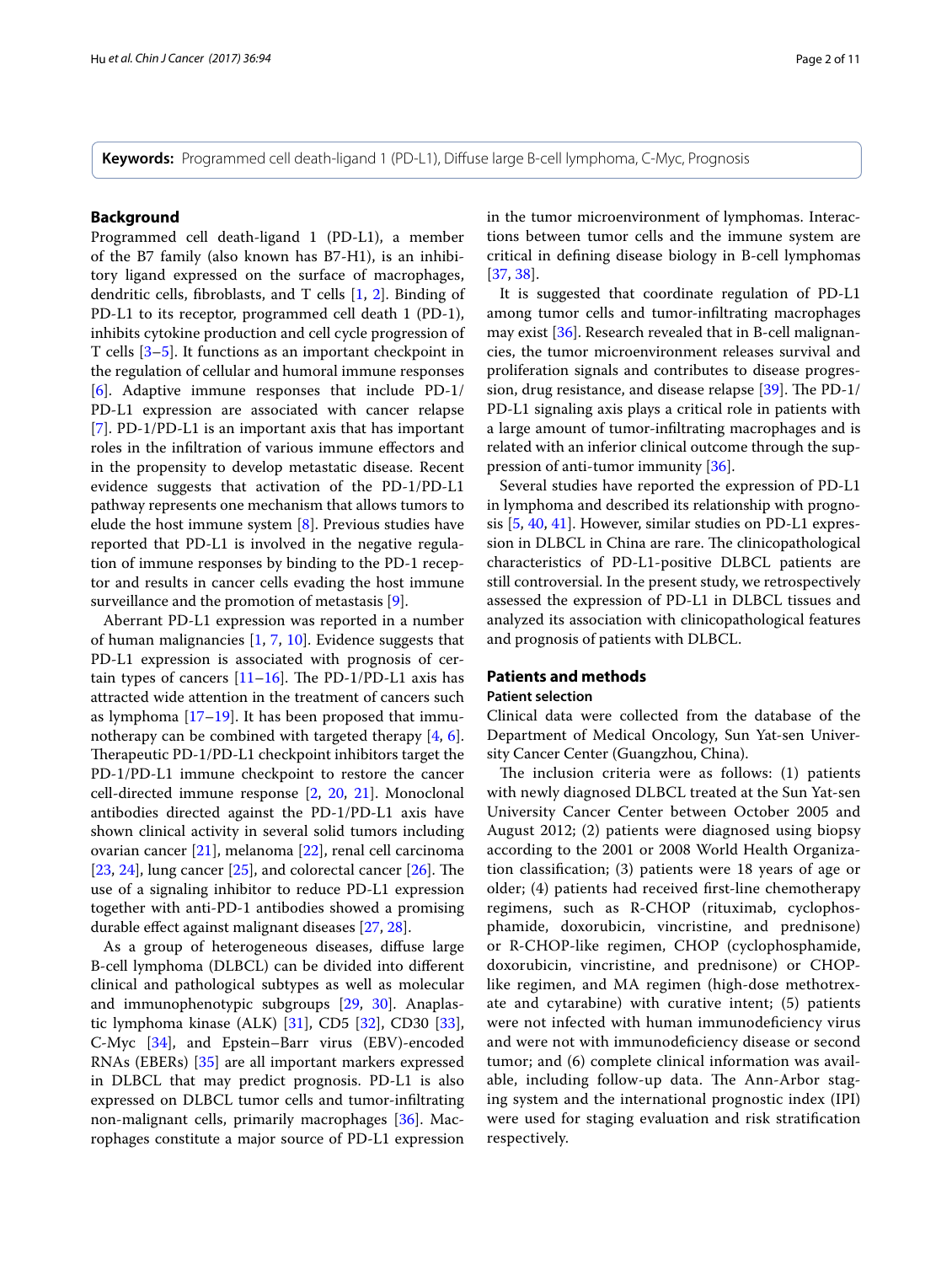## **Immunohistochemical assay**

All tumor specimens were obtained by biopsy or primary tumor resection before chemotherapy, fxed in 10% bufered formaldehyde, and embedded in paraffin. The  $5\text{-}\mu\text{m}$ thick, formalin-fixed, and paraffin-embedded sections were mounted on slides. Slides were deparafnized in a microwave oven with xylene, then washed using alcohol washes of decreasing concentrations (e.g., 100%, 95%, 80%, 50%) and distilled water. A heat-induced antigen retrieval method was used with sodium citrate bufer solution (pH 8.0). Rabbit monoclonal antibody for PD-L1 (1:50 dilution) was from Cell Signaling Technology (Boston, MA, USA). Mouse monoclonal antibody for other markers assessed in the present study, including ALK (1:50 dilution), CD5 (1:100 dilution), CD30 (1:50 dilution), C-Myc (1:50 dilution), were from Zhongshan Jinqiao Biotechnology (Beijing, China).

Slides were incubated with primary antibodies at 37 °C for 50 min, incubated with secondary antibody at 37 °C for 30 min, and counterstained with hematoxylin. Next, the slides were dehydrated and covered as per routine laboratory protocols. Two independent pathologists reviewed all specimens separately, and a common consensus was reached in all cases. Cases with any tumor cells expressing CD5 or ALK were considered CD5- or ALK-positive; cases with at least 30% of tumor cells expressing C-Myc were considered C-Myc-positive; cases with at least 20% of tumor cells expressing CD30 were considered CD30-positive. Cases with at least 5% of lymphoma cells showing distinct membranous and/ or cytoplasmic staining of PD-L1 were considered PD-L1-positive in tumor cells. Cases with at least 20% of all cells (malignant and non-malignant cells) expressing PD-L1 were considered PD-L1-positive in tumor microenvironment. The results of BCL2 and BCL6 expression were collected from clinical records of the patients.

## **Fluorescence in situ hybridization**

EBERs were detected using the peptide nucleic acid fuorescence in situ hybridization detection kit (Zhongshan Jinqiao) following the manufacturer's protocol. When at least 10% of cells were stained in the nuclei, the case was defned as EBV-positive.

## **Follow‑up**

After treatment, patients were followed up every 3 months in the frst 3 years and every 6 months thereafter. The final date of follow-up was March 31st, 2016. Routine examinations including physical examination, standard laboratory tests, echocardiography, and a whole-body computed tomography (CT) scan or fluorodeoxyglucose positron emission tomography (FDG-PET) were performed during follow-up. Overall survival (OS) was defned as the duration from pathological diagnosis to death or the last follow-up. Progression-free survival (PFS) was defned as the duration from pathological diagnosis to death, disease progression, or the last follow-up. Patients without any event at the last visit were censored.

## **Statistical analysis**

Chi square test or Fisher's exact test was used to analyze the relationship between PD-L1 expression in tumor cells/tumor microenvironment and clinicopathological characteristics of DLBCL patients. Pearson's test was used to analyze the correlation between indexes. The Kaplan–Meier method was used to establish survival curves, and log-rank test was used for univariate analyses. The Cox proportional hazards model was used for multivariate analysis. All statistical analyses used 0.05 as the signifcance level (two-sided test) and were performed by using SPSS version 19.0 (IBM, Armonk, NY, USA).

# **Results**

## **Patient characteristics**

Clinical data of 204 patients with DLBCL were included in our analysis. The detailed baseline characteristics according to PD-L1 expression in tumor cells and tumor microenvironment are shown in Table [1](#page-3-0). Among these patients, 115 (56.4%) were male, and 89 (43.6%) were female. The median age was 52 years (range 18–86 years). One hundred and one (49.5%) patients received R-CHOP/R-CHOP-like regimen as frstline treatment, 97 (47.5%) patients received CHOP/ CHOP-like regimen, and 6 (2.9%) patients with central nervous system involvement received high-dose methotrexate and cytarabine. The median number of chemotherapy cycles was 6 (range 1–9). Overall, 104 (51.0%) patients had advanced stage (stages III and IV) disease; 61 (29.9%) had GCB subtype, and 138 (67.6%) had non-GCB-subtype disease. There were 100 (49.0%) patients with PD-L1 expression in tumor cells and 44 (21.6%) with PD-L1 expression in tumor microenvironment. With a median follow-up of 52 months (range 1–114 months), 98 (48.0%) patients experienced disease progression or died.

The expression statuses of ALK, CD5, CD30, C-Myc, and EBERs were only detected in samples from 109 patients because of the insufficient amount of pathological specimens. ALK was only detected in 1 (0.9%) patient; CD5 was positive in 9 (8.3%) patients; CD30 was positive in 16 (14.7%) patients; C-Myc was positive in 18 (16.5%) patients; C-Myc and BCL2 co-expression was observed in 17 (15.6%) patients; and C-Myc and BCL6 co-expression was observed in 9 (8.3%) patients; 9 (8.3%) patients were EBER-negative.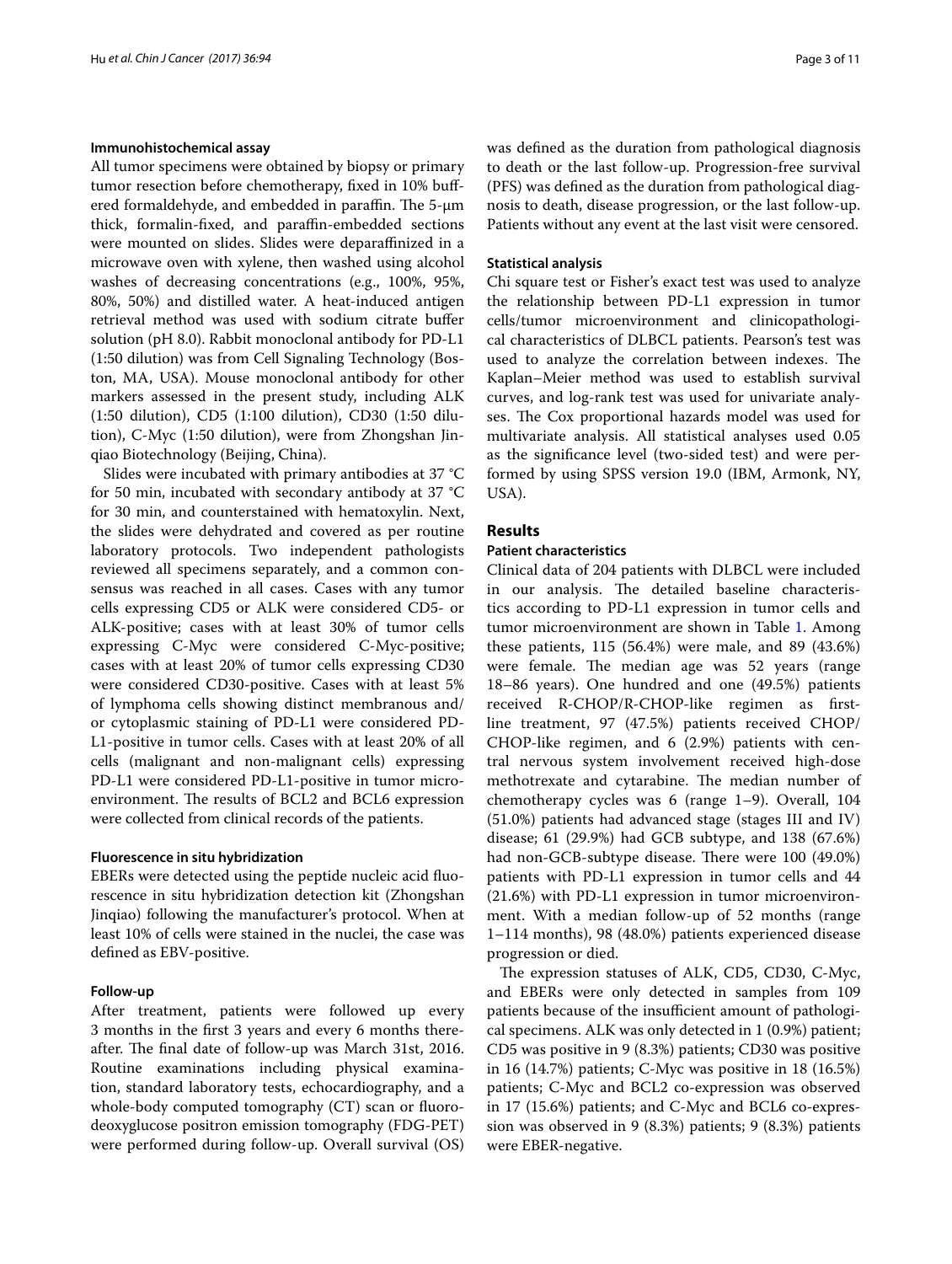| Characteristic                   | PD-L1 expression in tumor<br>cells [cases (%)] |           | P value | PD-L1 expression in tumor<br>microenvironment [cases (%)] |           | P value |
|----------------------------------|------------------------------------------------|-----------|---------|-----------------------------------------------------------|-----------|---------|
|                                  | <b>Negative</b>                                | Positive  |         | <b>Negative</b>                                           | Positive  |         |
| Total                            | 104                                            | 100       |         | 160                                                       | 44        |         |
| Gender                           |                                                |           | 0.22    |                                                           |           | 0.34    |
| Male                             | 63 (60.6)                                      | 52 (52.0) |         | 93 (58.1)                                                 | 22 (50.0) |         |
| Female                           | 41 (39.4)                                      | 48 (48.0) |         | 67 (41.9)                                                 | 22 (50.0) |         |
| Age (years)                      |                                                |           | 0.78    |                                                           |           | 0.92    |
| $\leq 60$                        | 73 (70.2)                                      | 72 (72.0) |         | 114(71.2)                                                 | 31(70.5)  |         |
| >60                              | 31 (29.8)                                      | 28 (28.0) |         | 46 (28.8)                                                 | 13 (29.5) |         |
| Clinical stage                   |                                                |           | 0.04    |                                                           |           | 0.12    |
| $\left\vert -\right\vert$        | 58 (55.8)                                      | 42 (42.0) |         | 83 (51.9)                                                 | 17 (38.6) |         |
| $\vert\vert\vert-\vert\vert$     | 46 (44.2)                                      | 58 (58.0) |         | 77 (48.1)                                                 | 27(61.4)  |         |
| B symptoms                       |                                                |           | 0.74    |                                                           |           | 0.22    |
| No                               | 75 (72.1)                                      | 70 (70.0) |         | 117 (73.1)                                                | 28 (63.6) |         |
| Yes                              | 29 (27.9)                                      | 30 (30.0) |         | 43 (26.9)                                                 | 16(36.4)  |         |
| Spleen involvement               |                                                |           | 0.19    |                                                           |           | 0.22    |
| No                               | 92 (88.5)                                      | 82 (82.0) |         | 139 (86.9)                                                | 35 (79.5) |         |
| Yes                              | 12(11.5)                                       | 18 (18.0) |         | 21(13.1)                                                  | 9(20.5)   |         |
| $ \mathsf{P} $                   |                                                |           | 0.09    |                                                           |           | 0.18    |
| $< 3\,$                          | 86 (82.7)                                      | 73 (73.0) |         | 128 (80.0)                                                | 31(70.5)  |         |
| $\geq 3$                         | 18(17.3)                                       | 27(27.0)  |         | 32 (20.0)                                                 | 13 (29.5) |         |
| Extranodal involvement           |                                                |           | 0.67    |                                                           |           | 0.88    |
| No                               | 42 (40.4)                                      | 44 (44.0) |         | 67 (41.9)                                                 | 19 (43.2) |         |
| Yes                              | 62 (59.6)                                      | 56 (56.0) |         | 93 (58.1)                                                 | 25 (56.8) |         |
| Bulky disease <sup>a</sup>       |                                                |           | 0.91    |                                                           |           | 0.82    |
| No                               | 56 (70.0)                                      | 63 (69.2) |         | 92 (69.2)                                                 | 27(71.1)  |         |
| Yes                              | 24 (30.0)                                      | 28 (30.8) |         | 41 (30.8)                                                 | 11 (28.9) |         |
| $LDH^b$ (U/L)                    |                                                |           | 0.25    |                                                           |           | 0.27    |
| $\leq$ 245                       | 55 (55.6)                                      | 44 (47.3) |         | 81 (53.6)                                                 | 18 (43.9) |         |
| > 245                            | 44 (44.4)                                      | 49 (52.7) |         | 70 (46.4)                                                 | 23 (56.1) |         |
| $ALPc$ (U/L)                     |                                                |           | 0.17    |                                                           |           | 0.42    |
|                                  |                                                |           |         |                                                           |           |         |
| $\leq 110$<br>>110               | 93 (92.1)                                      | 86 (86.0) |         | 138 (87.9)                                                | 41 (93.2) |         |
|                                  | 8(7.9)                                         | 14(14.0)  |         | 19(12.1)                                                  | 3(6.8)    |         |
| $\beta$ 2-MG <sup>d</sup> (mg/L) |                                                |           | 0.06    |                                                           |           | 0.01    |
| $\leq$ 2.52                      | 25 (69.4)                                      | 21 (48.8) |         | 41(66.1)                                                  | 5(29.4)   |         |
| > 2.52                           | 11 (30.6)                                      | 22 (51.2) |         | 21 (33.9)                                                 | 12 (70.6) |         |
| Ki-67 <sup>e</sup> (%)           |                                                |           | 0.74    |                                                           |           | 0.75    |
| $< 90\,$                         | 45 (61.6)                                      | 45 (64.3) |         | 70 (63.6)                                                 | 20 (60.6) |         |
| $\geq 90$                        | 28 (38.4)                                      | 25 (35.7) |         | 40 (36.4)                                                 | 13 (39.4) |         |
| GCB subtype <sup>f</sup>         |                                                |           | 0.02    |                                                           |           | 0.04    |
| Non-GCB                          | 61(61.6)                                       | 77 (77.0) |         | 102 (65.8)                                                | 36 (81.8) |         |
| GCB                              | 38 (38.4)                                      | 23 (23.0) |         | 53 (34.2)                                                 | 8(18.2)   |         |
| Rituximab <sup>9</sup>           |                                                |           | 0.62    |                                                           |           | 0.10    |
| $\rm No$                         | 40 (43.0)                                      | 42 (46.7) |         | 59 (41.5)                                                 | 23 (56.1) |         |
| Yes                              | 53 (57.0)                                      | 48 (53.3) |         | 83 (58.5)                                                 | 18 (43.9) |         |
| First-line chemotherapy CRh      |                                                |           | 0.61    |                                                           |           | 0.15    |
| No                               | 31 (33.7)                                      | 31 (36.9) |         | 46 (32.6)                                                 | 16(45.7)  |         |
| Yes                              | 61(66.3)                                       | 53 (63.1) |         | 95 (67.4)                                                 | 19 (54.3) |         |

# <span id="page-3-0"></span>**Table 1 Clinicopathological characteristics of 204 patients with difuse large B-cell lymphoma (DLBCL) according to the expression of programmed cell death-ligand 1 (PD-L1) in tumor cells and tumor microenvironment**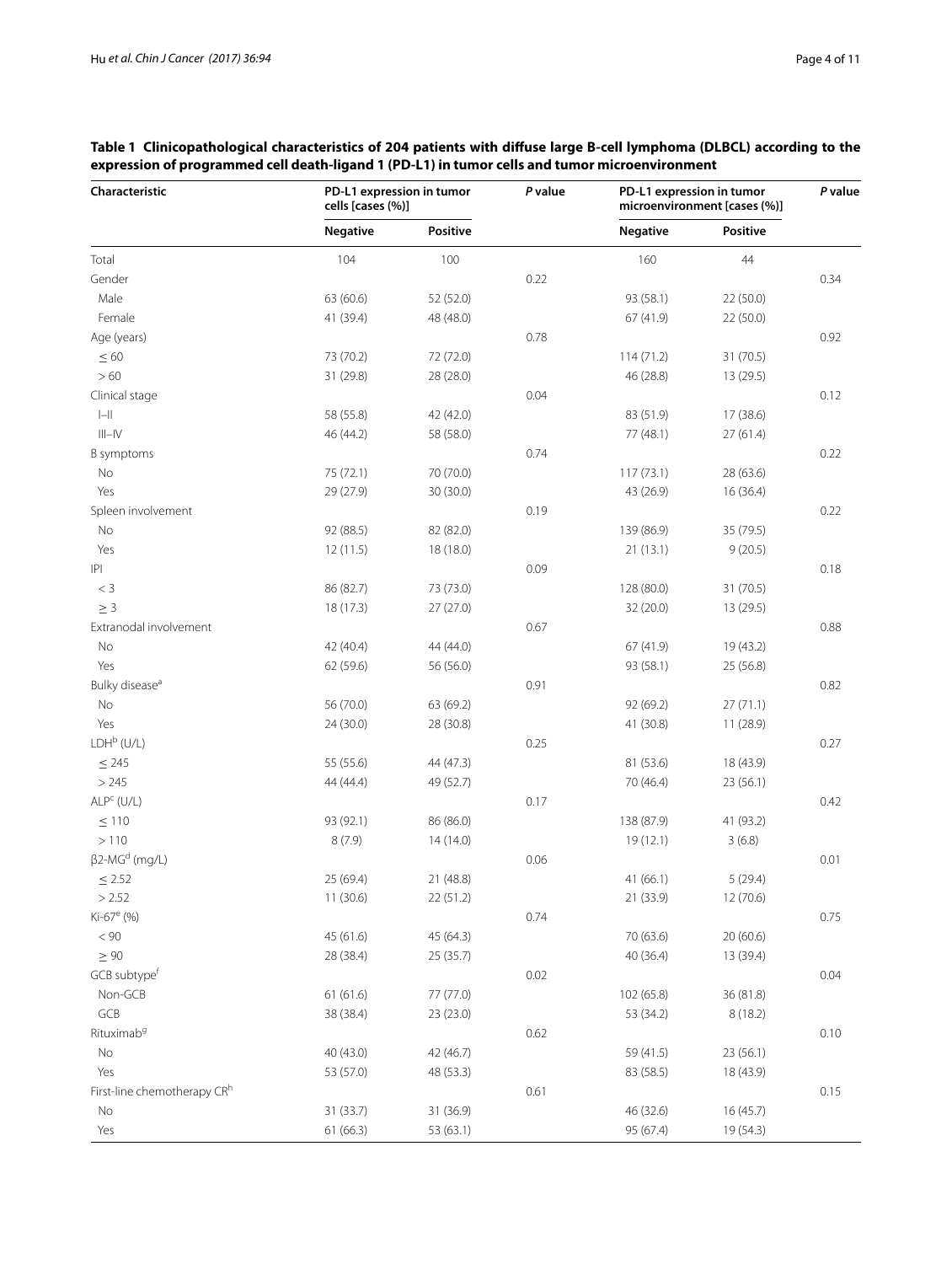| Characteristic                      | PD-L1 expression in tumor<br>cells [cases (%)] |                 | P value | PD-L1 expression in tumor<br>microenvironment [cases (%)] |                 | P value |
|-------------------------------------|------------------------------------------------|-----------------|---------|-----------------------------------------------------------|-----------------|---------|
|                                     | <b>Negative</b>                                | <b>Positive</b> |         | <b>Negative</b>                                           | <b>Positive</b> |         |
| First-line chemotherapy resistance' |                                                |                 | 0.36    |                                                           |                 | 0.03    |
| No                                  | 83 (90.2)                                      | 72 (85.7)       |         | 128 (90.8)                                                | 27(77.1)        |         |
| Yes                                 | 9(9.8)                                         | 12(14.3)        |         | 13(9.2)                                                   | 8(22.9)         |         |
| Relapse                             |                                                |                 | 0.12    |                                                           |                 | 0.93    |
| <b>No</b>                           | 89 (85.6)                                      | 77 (77.0)       |         | 130 (81.2)                                                | 36 (81.8)       |         |
| Yes                                 | 15(14.4)                                       | 23(23.0)        |         | 30 (18.8)                                                 | 8(18.2)         |         |
| Death                               |                                                |                 | 0.09    |                                                           |                 | 0.34    |
| <b>No</b>                           | 69 (66.3)                                      | 55 (55.0)       |         | 100(62.5)                                                 | 24 (54.5)       |         |
| Yes                                 | 35 (33.7)                                      | 45 (45.0)       |         | 60 (37.5)                                                 | 20(45.5)        |         |

# **Table 1 continued**

*IPI* international prognostic index, *LDH* lactate dehydrogenase, *ALP* anaplastic lymphoma kinase, *β2-MG* β2-microglobulin, *GCB* germinal center B-cell-like, *CR* complete remission

<sup>a</sup> The data of 33 patients were missing

**b** The data of 12 patients were missing

 $c$  The data of 3 patients were missing

<sup>d</sup> The data of 125 patients were missing

<sup>e</sup> The data of 61 patients were missing

<sup>f</sup> The data of 5 patients were missing

<sup>g</sup> The data of 21 patients were missing

h The data of 28 patients were missing

<sup>i</sup> The data of 28 patients were missing

# **Relationship of PD‑L1 with clinicopathologic characteristics**

PD-L1 expression in tumor cells was associated with the non-GCB subtype (*P* = 0.02). PD-L1 expression in tumor microenvironment was associated with the non-GCB subtype ( $P = 0.04$ ), elevated β2-MG level ( $P = 0.01$ ), and resistance to first-line chemotherapy  $(P = 0.03)$ . The expression level of PD-L1 in tumor microenvironment had a negative correlation with that of C-Myc  $(r = -0.20, P = 0.04)$ . No correlation of the expression level of PD-L1 in tumor cells with that of C-Myc was observed. There was no significant association of PD-L1 expression in either tumor cells or microenvironment with CD5, CD30, C-Myc, and EBERs.

## **Survival analysis**

The 5-year OS rate was 59.5%, and the 5-year PFS rate was 50.0% for the 204 DLBCL patients. Patients with PD-L1 expression in tumor cells had signifcantly lower 5-year OS rate (50.0% vs. 67.3%, *P* = 0.02) and 5-year PFS rate (39.6% vs. 59.6%,  $P = 0.01$ ) than did patients without PD-L1 expression in tumor cells; the 5-year OS and PFS rates were similar between patients with and without PD-L1 expression in tumor microenvironment (Fig. [1](#page-5-0)).

Univariate analysis showed that age of older than 60, stage III–IV disease, with B symptoms, with spleen involvement, IPI no less than 3, serum lactate dehydrogenase (LDH) level higher than 245 U/L, failure to achieve complete remission (CR) after frst-line chemotherapy, and PD-L1 expression in tumor cells were signifcantly associated with short OS and PFS; β2-MG level higher than 2.52 mg/L and lack of rituximab treatment were only signifcantly associated with short OS (Table [2](#page-6-0)). Factors that were signifcant in univariate analysis were included in the multivariate analysis.

In multivariate analyses, age [hazard ratio (HR) 1.38; 95% confdence interval (CI) 1.69–9.40; *P* < 0.01], CR after first-line chemotherapy (HR  $-$  1.54; 95% CI 0.09– 0.49;  $P < 0.01$ ), and PD-L1 expression in tumor cells (HR 1.40; 95% CI 1.61-10.23; *P* < 0.01) were independent risk factors for OS; stage (HR 0.69; 95% CI 1.23–3.23;  $P = 0.01$ ) was an independent predictor for PFS (Table [3](#page-7-0)).

## **Discussion**

In the present study, we investigated the expression of PD-L1 in tumor cells and in tumor microenvironment in DLBCL patients. PD-L1 expression in tumor cells was signifcantly associated with poor prognosis. We also found that PD-L1 expression in tumor microenvironment was associated with resistance to frstline chemotherapy and the expression level of PD-L1 in tumor microenvironment was negatively correlated with that of C-Myc. Furthermore, the non-GCB subtype was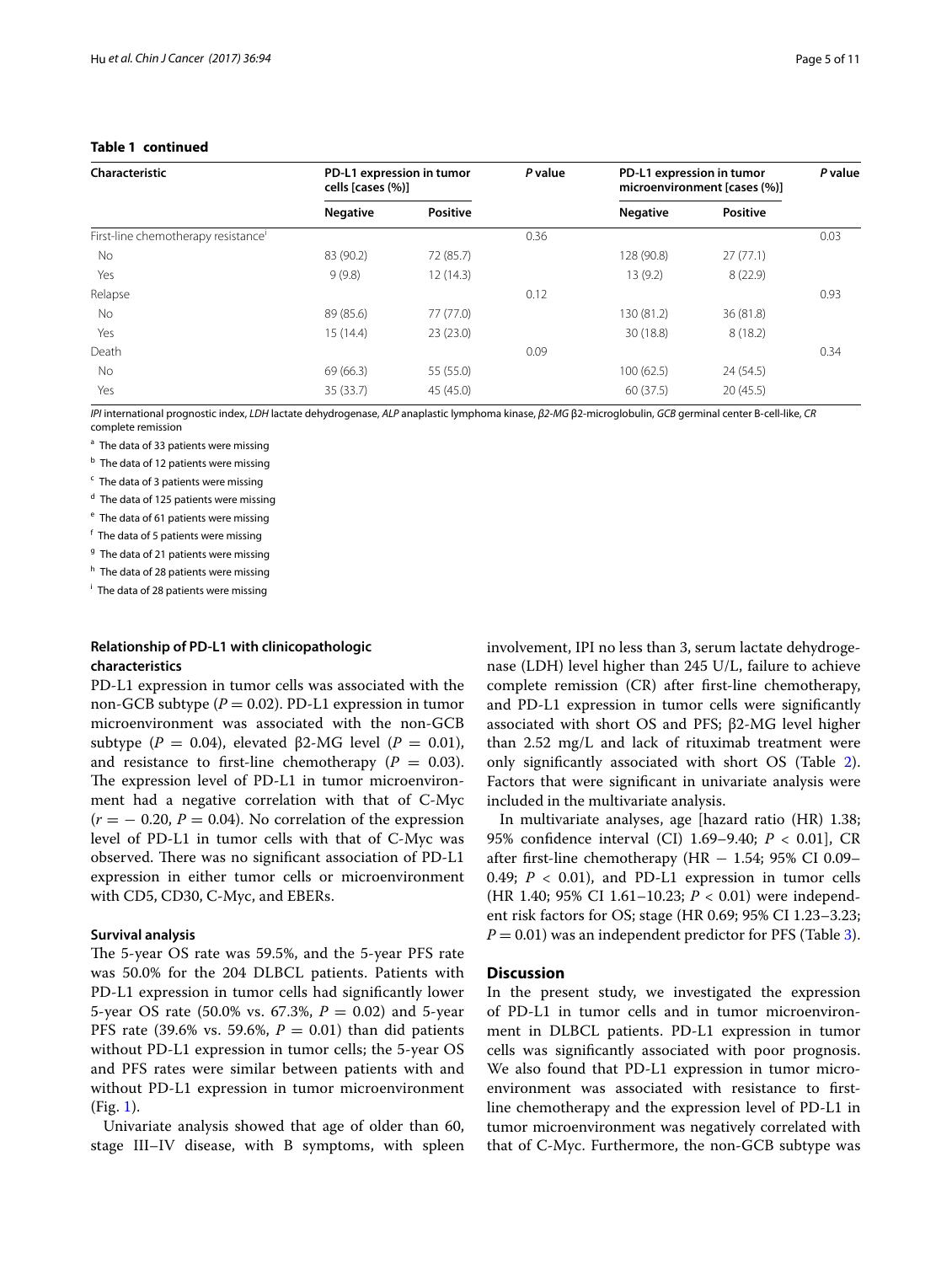

<span id="page-5-0"></span>associated with PD-L1 expression in either tumor cells or tumor microenvironment.

PD-L1 expression in B-cell lymphomas is uncommon [[15\]](#page-9-36). Generally, low-grade B-cell lymphoproliferative disorders are thought to rarely express PD-L1 [[14\]](#page-9-37). Nevertheless, it was also reported that follicular lymphoma and DLBCL involved several immune escape pathways, suggesting that escape from antitumor immunity was essential in these aggressive lymphomas  $[42]$  $[42]$  $[42]$ . Efforts have been made to identify biomarkers of a response to immune checkpoint blockade, in order to identify the subsets of patients who are most likely to beneft from immune checkpoint blockade treatment. Currently, no biomarkers are generally recognized. In the present study, PD-L1 was found to be an independent predictor for OS and the non-GCB subtype was associated with PD-L1 expression in either tumor cells or tumor microenvironment. Besides, PD-L1 expression in tumor cells were associated with high β2-MG and advanced stage, demonstrating its role as an adverse prognostic factor in DLBCL. In another study,

PD-L1 expression level was positively correlated with the number of PD-1-positive T cells in activated B-cell-like (ABC)-subtype DLBCL specimens, but was negatively correlated with the number of forkhead box P3 (FOXP3) positive regulatory T cells in GCB-subtype DLBCL specimens [[5\]](#page-9-3). On the basis of these fndings, it may confer that immune evasion owing to PD-L1 expression in tumor cells might be associated with the poor clinical outcomes of patients with ABC-subtype DLBCL. Conversely, the lack of PD-L1 expression in GCB-subtype DLBCL specimens is a plausible explanation for the favorable prognosis associated with this disease subtype  $[43]$  $[43]$ . Therefore, PD-L1 expression in tumor cells may be a potential candidate biomarker of response to inhibitors of the PD-1/ PD-L1 axis. Immunotherapy targeting the PD-1/PD-L1 pathway may beneft patients with DLBCL, particularly those with non-GCB-subtype DLBCL, which might beneft from blockade of the PD-1/PD-L1 immune checkpoint.

We set the threshold of at least 5% of lymphoma cells with PD-L1 expression for PD-L1 positivity in tumor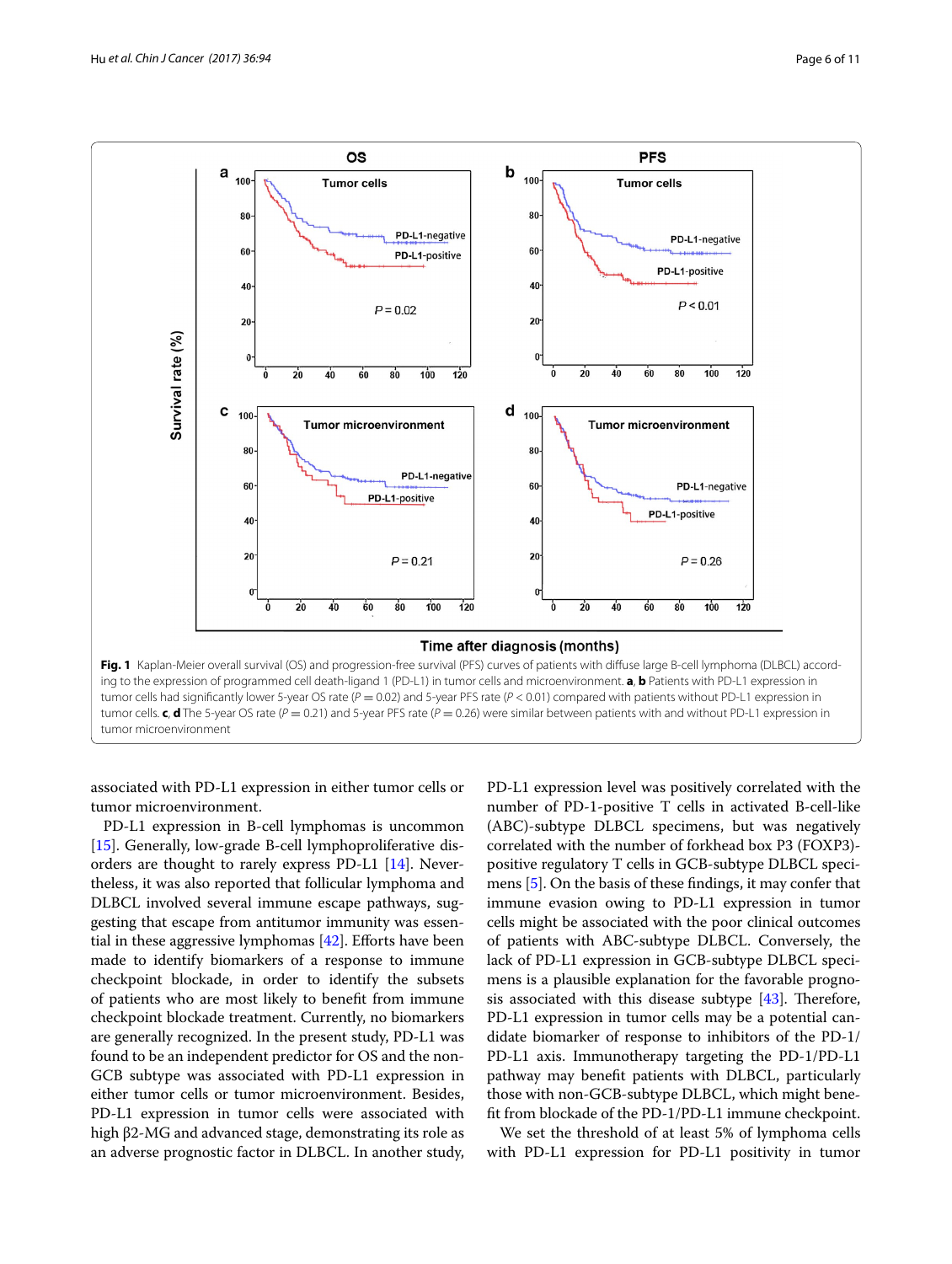| Variable                                   | 5-year OS rate (%) | $P$ value | 5-year PFS rate (%) | P value |
|--------------------------------------------|--------------------|-----------|---------------------|---------|
| Age (years)                                |                    | < 0.01    |                     | 0.02    |
| $\leq 60$                                  | 66.7               |           | 54.7                |         |
| $>60$                                      | 42.1               |           | 38.8                |         |
| Clinical stage                             |                    | < 0.01    |                     | < 0.01  |
| $\left\vert -\right\vert$                  | 68.2               |           | 61.7                |         |
| $\vert\vert\vert-\vert\vert$               | 50.7               |           | 38.4                |         |
| <b>B</b> symptoms                          |                    | 0.02      |                     | < 0.01  |
| No                                         | 63.8               |           | 54.2                |         |
| Yes                                        | 48.7               |           | 38.7                |         |
| Spleen involvement                         |                    | 0.01      |                     | < 0.01  |
| No                                         | 62.4               |           | 53.0                |         |
| Yes                                        | 41.8               |           | 31.4                |         |
| P                                          |                    | < 0.01    |                     | < 0.01  |
| $< 3\,$                                    | 64.4               |           | 55.6                |         |
| $\geq 3$                                   | 41.9               |           | 29.6                |         |
| LDH (U/L)                                  |                    | < 0.01    |                     | < 0.01  |
| $\leq$ 245                                 | 72.7               |           | 60.1                |         |
| > 245                                      | 46.2               |           | 39.0                |         |
| $\beta$ 2-MG (mg/L)                        |                    | < 0.01    |                     | 0.07    |
| $\leq$ 2.52                                | 73.2               |           | 54.6                |         |
| > 2.52                                     | 42.2               |           | 35.7                |         |
| Rituximab                                  |                    | 0.04      |                     | 0.20    |
| Without                                    | 53.1               |           | 46.4                |         |
| With                                       | 71.9               |           | 58.4                |         |
| First-line chemotherapy CR                 |                    | < 0.01    |                     | 0.04    |
| No                                         | 49.1               |           | 45.9                |         |
| Yes                                        | 72.2               |           | 57.2                |         |
| PD-L1 expression in tumor cells            |                    | 0.02      |                     | 0.01    |
| Negative                                   | 67.3               |           | 59.6                |         |
| Positive                                   | 50.0               |           | 39.6                |         |
| PD-L1 expression in tumor microenvironment |                    | 0.21      |                     | 0.26    |
| Negative                                   | 62.0               |           | 52.5                |         |
| Positive                                   | 48.9               |           | 39.3                |         |

<span id="page-6-0"></span>**Table 2 Univariate analysis of prognostic factors for overall survival (OS) and progression-free survival (PFS) of patients with DLBCL**

*IPI* international prognostic index, *LDH* lactate dehydrogenase, *β2-MG* β2-microglobulin, *CR* complete remission, *PD-L1* programmed cell death-ligand 1

cells and at least 20% of malignant and non-malignant cells with PD-L1 expression for PD-L1 positivity in tumor microenvironment, conforming to the cut-point used in a previous publication  $[14]$  $[14]$ . We observed that 49.0% of patients were PD-L1-positive in tumor cells and 21.6% were PD-L1-positive in tumor microenvironment, which were comparable with those observed in a previous study [\[42\]](#page-9-38). Several researchers analyzed the expression of PD-L1 in tumor cells and tumor microenvironment in DLBCL using other standards. Kiyasu et al. [\[5](#page-9-3)] defned PD-L1 positivity in tumor cells as over 30% of lymphoma cells staining of both PD-L1 and paired box gene 5 (PAX5); when PD-L1-positive non-malignant stromal cells constituted over 20% of the total tissue from patients without PD-L1 expression in tumor cells, the sample was considered PD-L1-positive in tumor microenvironment. In their study, PD-L1 positivity in tumor cells and tumor microenvironment were observed in 10.5% and 15.3% of DLBCL patients. The higher rates of PD-L1 expression in tumor cells and tumor microenvironment in our cohorts may due to the race and diferent experimental standards. Fang et al.  $[43]$  $[43]$  detected the expression of PD-L1 in tumor tissues from 76 Chinese DLBCL patients and found that PD-L1 was expressed in tumor cells in 26.3% of patients. The smaller sample size in their study may explain the discrepancy.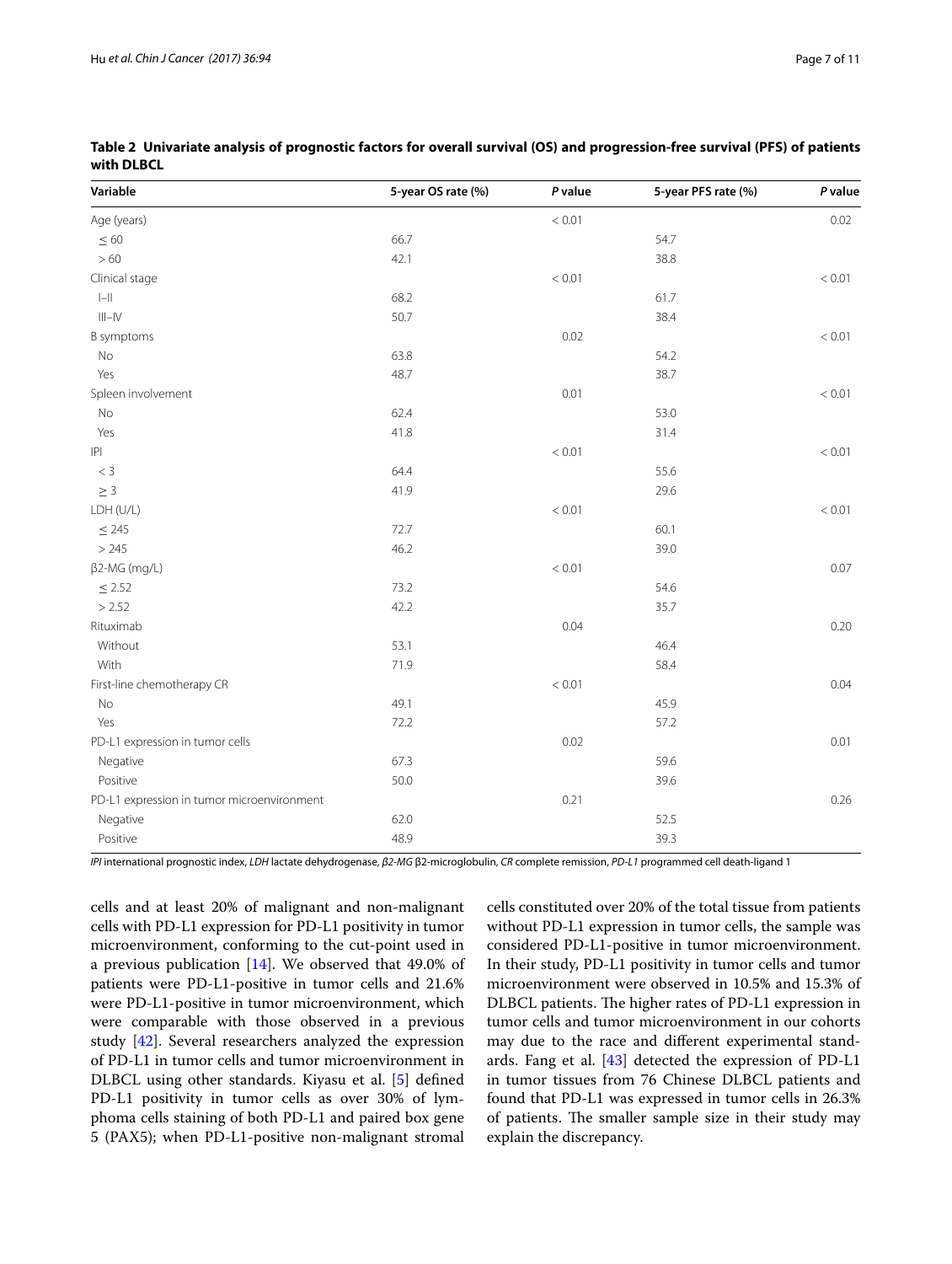| Variate                          | <b>OS</b> |                |        | <b>PFS</b>               |               |      |
|----------------------------------|-----------|----------------|--------|--------------------------|---------------|------|
|                                  | <b>HR</b> | 95% CI         | P      | <b>HR</b>                | 95% CI        | P    |
| Age                              | 1.38      | 1.69-9.40      | < 0.01 | 0.39                     | $0.87 - 2.51$ | 0.15 |
| Clinical stage                   | $-0.39$   | $0.22 - 2.06$  | 0.57   | 0.69                     | $1.23 - 3.23$ | 0.01 |
| B symptoms                       | $-0.93$   | $0.12 - 1.35$  | 0.63   | 0.45                     | $0.97 - 2.56$ | 0.07 |
| Spleen involvement               | $-0.05$   | $0.24 - 3.87$  | 0.95   | 0.34                     | $0.74 - 2.67$ | 0.30 |
| P                                | 1.01      | $0.59 - 12.70$ | 0.20   | 0.02                     | $0.51 - 2.04$ | 0.96 |
| LDH                              | 0.29      | $0.49 - 3.67$  | 0.57   | 0.24                     | $0.76 - 2.15$ | 0.35 |
| $\beta$ 2-MG                     | 0.02      | $0.33 - 3.18$  | 0.98   | $\overline{\phantom{0}}$ |               |      |
| Rituximab                        | $-0.13$   | $0.34 - 2.26$  | 0.80   |                          |               |      |
| CR after first-line chemotherapy | $-1.54$   | $0.09 - 0.49$  | < 0.01 | $-0.24$                  | $0.48 - 1.27$ | 0.33 |
| PD-L1 expression in tumor cells  | 1.40      | $1.61 - 10.23$ | < 0.01 | 0.46                     | $1.00 - 2.51$ | 0.05 |

<span id="page-7-0"></span>**Table 3 Multivariate analysis of prognostic factors for OS and PFS of patients with DLBCL**

*IPI* international prognostic index, *LDH* lactate dehydrogenase, *β2-MG* β2-microglobulin, *CR* complete remission, *PD-L1* programmed cell death ligand 1, *–* not included

In the present study on 204 DLBCL patients, PD-L1 expression in tumor cells was an independent risk factor for OS (HR 1.40; 95% CI 1.61–10.23; *P* < 0.01), but not for PFS (HR 0.46; 95% CI 1.00–2.51; *P* = 0.05), in multivariate analysis. These results were in accordance with the fndings by Kiyasu et al. [[5\]](#page-9-3). Interestingly, using higher expression levels as cutoff threshold, such as over 30% of lymphoma cells expressing both PD-L1 and PAX5 used by Kiyasu et al. [[5\]](#page-9-3) and Xing et al. [[44\]](#page-9-40), is more accurate in prognostic prediction than other cutoff values in their studies. In the present study, the diferences in survivals could also be distinguished using a cutoff threshold of 5%. Xing et al. [\[44\]](#page-9-40) retrospectively analyzed data of 84 EBV-negative DLBCL patients and found that patients with PD-L1 expression in tumor cells had a higher proportion of non-GCB-subtype disease than those without PD-L1 expression (71% vs. 30%, *P* = 0.0060). In the present study, PD-L1 expression in tumor cells and in microenvironment were associated with the non-GCB subtype ( $P = 0.02$  and 0.04), which typically indicated a poor overall prognosis. The mechanisms responsible for the relationship between PD-L1 expression and poor prognosis are still not clear. In classical Hodgkin's lymphoma, 9p24.1 amplification  $[45]$  $[45]$  and EBV infection  $[41]$  $[41]$  $[41]$ are thought to be related to the overexpression of PD-L1. Another study suggested that genetic alterations afecting the PD-L1/PD-L2 locus might lead to the overexpression of PD-L1 [\[46\]](#page-10-1). Several studies reported that ABC-subtype DLBCL prominently expressed both PD-L1 and PD-L2 [[36,](#page-9-30) [47](#page-10-2), [48\]](#page-10-3). Genes/pathways expressed in non-GCB-subtype DLBCL showed similarity to those in ABC-subtype DLBCL [\[49](#page-10-4)], and the activation of Janus kinase (JAK)/ signal transduction and activation of transcription factor 3 (STAT3) signaling might favor the constitutive expression of PD-L1  $[50]$  $[50]$  $[50]$ . This phenomenon suggests that immunotherapies blocking PD-1 and PD-L1 or targeting the JAK/STAT3 signaling pathway may beneft patients with this aggressive subtype of disease.

PD-L1 positivity in tumor microenvironment was found to be associated with resistance to frst-line chemotherapy in the present study. The composition and function of tumor microenvironment is an important factor for both immune escape of tumors and antitumoral defense [[51](#page-10-6)]. PD-L1 is known to interact with CD80. CD80 expressed on activated T cells [and possibly antigen-presenting cells (APCs)] can function as a receptor rather than a ligand, delivering inhibitory signals when engaged by PD-L1 [\[52](#page-10-7)]. Understanding such complex receptor-ligand interactions in tumor microenvironment will be required to reveal potential immune checkpoint resistance mechanisms [[53\]](#page-10-8). It is possible that small T-cell clones are more important than large T-cell clones in tumor response once efective chemotherapy regimens have signifcantly debulked the initial tumor load in DLBCL patients [[54\]](#page-10-9). In DLBCL, IHC analysis of tissue biopsies has revealed an association between T-cell infltration and response to chemotherapy [[53](#page-10-8)]. High  $CD4<sup>+</sup>$  T-cell infiltration has been associated with long OS in DLBCL patients treated with both anthracyclinebased regimens and R-CHOP chemoimmunotherapy [[55,](#page-10-10) [56](#page-10-11)]. Curiel et al. [[57](#page-10-12)] reported that tumor-infiltrating PD-L1-positive myeloid dendritic cells (MDCs) suppressed the induction of interferon-gamma (IFN-γ) in T cells and reduced IFN-γ-positive T cells, indicating that PD-L1-positive MDCs induce T-cell immune suppression in tumor microenvironment. Therefore, the number of PD-L1-positive tumor-infltrating lymphocytes (TILs) was lower in DLBCL patients with PD-L1 expression tumor microenvironment, which may be due to the suppression of T-cell induction by PD-L1-positive MDCs in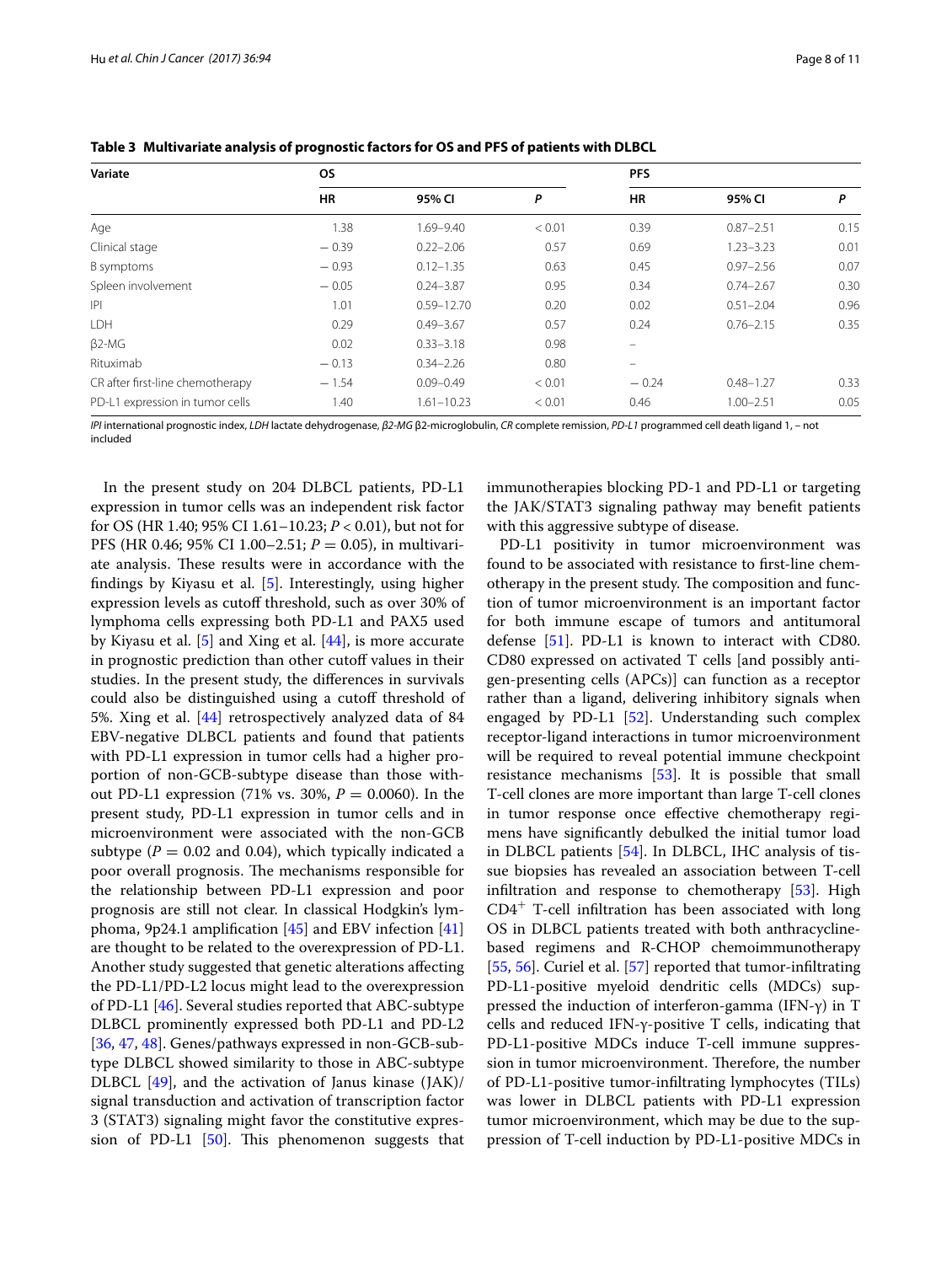tumor microenvironment. High number of PD-L1-positive cells in tumor microenvironment could shield the tumor against attacking TILs  $[51]$ . These may be the possible mechanisms underlying why and how PD-L1 positivity in tumor microenvironment impact the treatment resistance.

In the present study, we found that PD-L1 expression in tumor microenvironment had a negative correlation with that of C-Myc ( $r$  = − 0.20,  $P$  = 0.04). *C-Myc* is a known oncogene in DLBCL. *C*-*Myc* gene translocation is a hallmark of Burkitt lymphoma and was detected in 5%–17% of DLBCL patients [[58\]](#page-10-13). *C*-*Myc* aberrations include gene translocation, gene amplifcation, and mRNA or protein overexpression. Duranpanteix et al. [\[59](#page-10-14)] investigated the role of C-Myc in the regulation of PD-L1 expression in the P493-6 B cell line. They found that the inhibition of C-Myc expression by tetracycline led to an increase in *PD-L1* mRNA expression. The regulatory region of *PD-L1* gene does not contain a binding site for *C*-*Myc*, whereas *STAT1* and interferon regulatory factor 1 (*IRF1*) directly bind to the promoter of *PD*-*L1* gene to increase its transcription, suggesting that *C*-*Myc* would repress *PD*-*L1* expression at the mRNA level via *STAT1* inhibition [\[59](#page-10-14)]. The mechanism of the relationship between C-Myc and PD-L1 expression in tumor environment in the present study needs to be further explored. Casey et al. [\[60\]](#page-10-15) have shown that *C*-*Myc* regulated the antitumor immune response through binding the promoter region and activating the transcription of *CD47* and *PD*-*L1*, and *C*-*Myc* appeared to initiate and maintain tumorigenesis in a mouse model of *Myc*-induced T-cell acute lymphoblastic leukemia. Inactivation of *Myc* could result in the downregulation of *PD*-*L1*, thus restoring recruitment of T cells and macrophages and causing tumor shrinkage. Besides, Rossille et al. [\[61](#page-10-16)] showed that patients with high levels of serum PD-L1 had a signifcantly shorter OS than those with low levels of serum PD-L1 within the BCL2-positive population. Therefore, in *Myc-driven* malignancies or even high-grade B-cell lymphomas, especially in those with *Myc* rearrangement, such as double-hit or triple-hit lymphomas, *Myc*- and *PD*-*L1*-targeted combination therapy may be of potential therapeutic beneft.

Several limitations should be noted when interpreting the results of the present work. As a retrospective study, the long time span for the storage of parafn-embedded samples may affect the results of PD-L1 detection. The missing clinical data may also afect the accuracy of statistical analysis. Therefore, a study with a larger population is needed to verify our fndings. It remains unclear whether the expression of PD-L1 is a key factor associated with the clinical prognosis of DLBCL patients treated with PD-1/PD-L1 blockade therapy. Further integration of genomic and clinical data is expected to deepen our understanding of PD-L1 in DLBCL.

### **Conclusions**

In conclusion, the expression of PD-L1 in both tumor cells and microenvironment is associated with the non-GCB-subtype DLBCL. PD-L1 expression in tumor microenvironment has a negative correlation with the expression of C-Myc, which indicates a role of C-Myc in the regulation of PD-L1 expression. PD-L1 predicts short survival in DLBCL patients. For patients with PD-L1 expression in tumor cells, more strategy such as anti-PD-L1 antibody treatment should be recommended.

#### **Abbreviations**

PD-L1: programmed cell death-ligand 1; DLBCL: diffuse large B-cell lymphoma; ALK: anaplastic lymphoma kinase; EBERs: EBV-encoded RNAs; FISH: fluorescence in situ hybridization; OS: overall survival.

#### **Authors' contributions**

LYH, XLX, and HLR designed the research, collected data and wrote the paper; JC and RCL analyzed data and critically reviewed the paper; RCL and ZJX performed clinical follow-up of the patients; WQJ, HQH, TYL, and QQC supervised the study and critically reviewed the paper. All authors read and approved the final manuscript.

#### **Author details**

<sup>1</sup> State Key Laboratory of Oncology in South China, Collaborative Innovation Center of Cancer Medicine, Sun Yat-sen University Cancer Center, Guangzhou 510060, Guangdong, P. R. China. <sup>2</sup> Department of Medical Oncology, Sun Yat-sen University Cancer Center, Guangzhou 510060, Guangdong, P. R. China.<sup>3</sup> Department of Medical Oncology, The Fifth Affiliated Hospital of Sun Yat-sen University, Guangzhou 519000, Guangdong, P. R. China. <sup>4</sup> Department of Pathology, Sun Yat-sen University Cancer Center, Guangzhou 510060, Guangdong, P. R. China. <sup>5</sup> Guangdong Province Key Laboratory of Arrhythmia and Electrophysiology, Guangzhou 510120, Guangdong, P. R. China. <sup>6</sup> Department of Radiotherapy, Sun Yat-sen Memorial Hospital of Sun Yat-sen University, Guangzhou 510120, Guangdong, P. R. China.<sup>7</sup> Department of Anesthesiology, Sun Yat-sen University Cancer Center, Guangzhou 510060, Guangdong, P. R. China. 8 Department of Hematology Oncology, Sun Yat-sen University Cancer Center, Guangzhou 510060, Guangdong, P. R. China.

#### **Acknowledgements**

QC was supported by National Natural Science Foundation of China (Nos. 81672686, 81372883, and 81001052), Natural Science Foundation of Guangdong Province, China (No. 2015A030313020), Science and Technology Planning Project of Guangdong Province, China (No. 2011B031800222), Young Talents Key Project of Sun Yat-sen University (No. 2015ykzd13), and the Sister Institution Network Fund of MD Anderson Cancer Center.

#### **Competing interests**

The authors declare that they have no competing interests.

The authenticity of this article has been validated by uploading the key raw data onto the Research Data Deposit public platform [\(http://www.](http://www.researchdata.org.cn) [researchdata.org.cn](http://www.researchdata.org.cn)), with the Approval Number as RDDA2017000335.

#### **Ethics approval and consent to participate**

The study was approved by the Ethics Committee of Sun Yat-sen University Cancer Center.

Received: 28 June 2017 Accepted: 7 December 2017Published online: 16 December 2017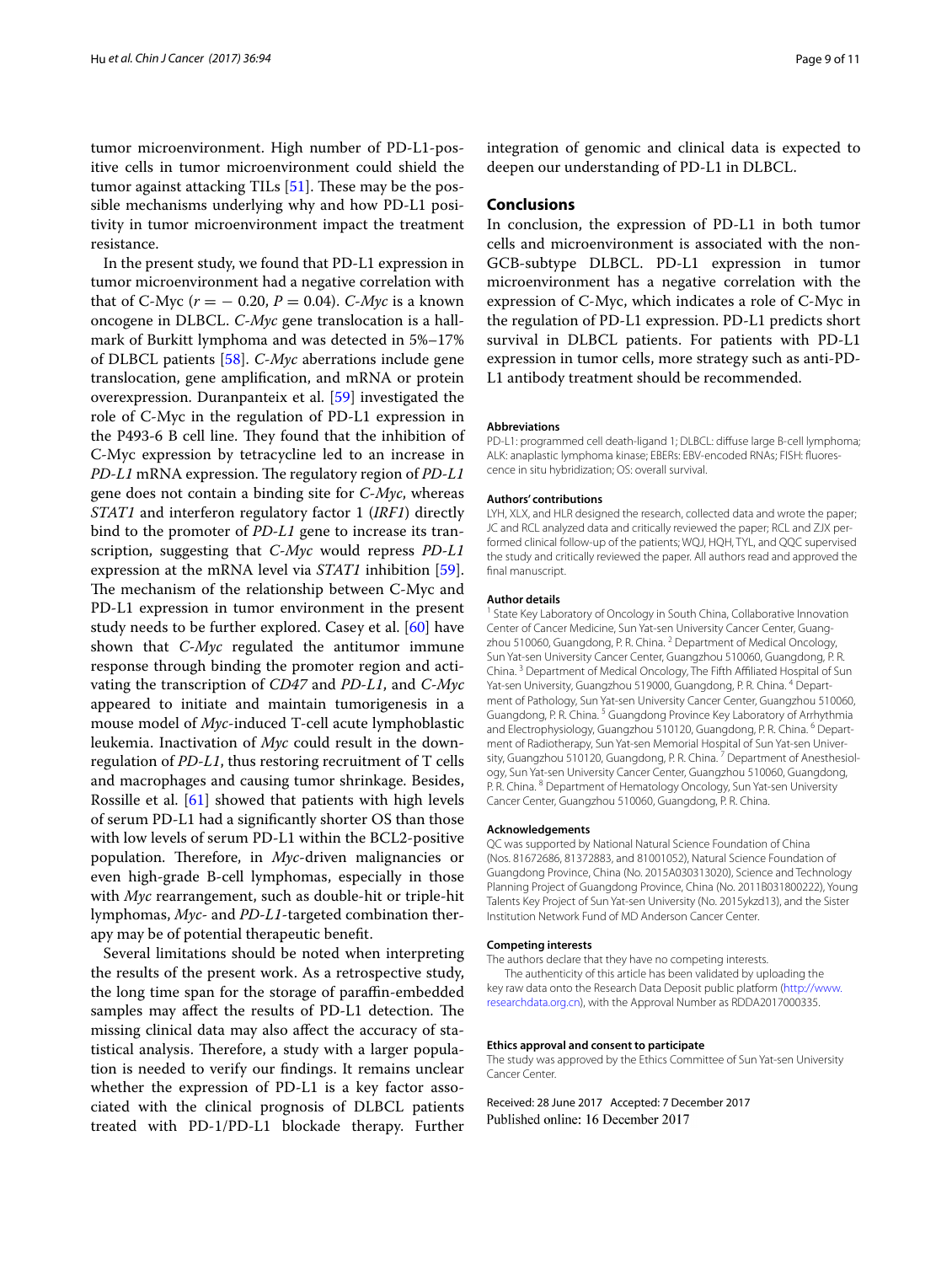#### **References**

- <span id="page-9-0"></span>1. Wu C, Zhu Y, Jiang J, Zhao J, Zhang XG, Xu N. Immunohistochemical localization of programmed death-1 ligand-1 (PD-L1) in gastric carcinoma and its clinical signifcance. Acta Histochem. 2006;108(1):19–24.
- <span id="page-9-1"></span>2. Zou W, Wolchok JD, Chen L. PD-L1 (B7-H1) and PD-1 pathway blockade for cancer therapy: mechanisms, response biomarkers, and combinations. Sci Transl Med. 2016;8(328):328rv324.
- <span id="page-9-2"></span>3. Chen J, Jiang CC, Jin L, Zhang XD. Regulation of PD-L1: a novel role of pro-survival signalling in cancer. Ann Oncol. 2016;27(3):409–16.
- <span id="page-9-13"></span>4. Nomi T, Sho M, Akahori T, Hamada K, Kubo A, Kanehiro H, et al. Clinical signifcance and therapeutic potential of the programmed death-1 ligand/programmed death-1 pathway in human pancreatic cancer. Clin Cancer Res. 2007;13(7):2151–7.
- <span id="page-9-3"></span>5. Kiyasu J, Miyoshi H, Hirata A, Arakawa F, Ichikawa A, Niino D, et al. Expression of programmed cell death ligand 1 is associated with poor overall survival in patients with difuse large B-cell lymphoma. Blood. 2015;126(19):2193–201.
- <span id="page-9-4"></span>6. Naidoo J, Page DB, Li BT, Connell LC, Schindler K, Lacouture ME, et al. Toxicities of the anti-PD-1 and anti-PD-L1 immune checkpoint antibodies. Ann Oncol. 2015;26(12):383.
- <span id="page-9-5"></span>7. Thompson RH, Kuntz SM, Leibovich BC, Dong H, Lohse CM, Webster WS, et al. Tumor B7-H1 is associated with poor prognosis in renal cell carcinoma patients with long-term follow-up. Cancer Res. 2006;66(7):3381–5.
- <span id="page-9-6"></span>8. Xu F, Xu L, Wang Q, An G, Feng G, Liu F. Clinicopathological and prognostic value of programmed death ligand-1 (PD-L1) in renal cell carcinoma: a meta-analysis. Int J Clin Exp Med. 2015;8(9):14595–603.
- <span id="page-9-7"></span>9. Velcheti V, Schalper KA, Carvajal DE, Anagnostou VK, Syrigos KN, Sznol M, et al. Programmed death ligand-1 expression in non-small cell lung cancer. Lab Investig. 2014;94(1):107–16.
- <span id="page-9-8"></span>10. Nduom EK, Wei J, Yaghi NK, Huang N, Kong LY, Gabrusiewicz K, et al. PD-L1 expression and prognostic impact in glioblastoma. Neuro Oncol. 2016;18(2):195–205.
- <span id="page-9-9"></span>11. Teixidó C, Gonzálezcao M, Karachaliou N, Rosell R. Predictive factors for immunotherapy in melanoma. Ann Transl Med. 2015;3(15):208.
- 12. Wenfeng F, Shaodong H, Nan C, Xiaobo H, Jianhua Z, Tao Q, et al. PD-L1 is remarkably over-expressed in EBV-associated pulmonary lymphoepithelioma-like carcinoma and related to poor disease-free survival. Oncotarget. 2015;6(32):33019–32.
- 13. Zhang J, Fang W, Qin T, Yang Y, Hong S, Liang W, et al. Co-expression of PD-1 and PD-L1 predicts poor outcome in nasopharyngeal carcinoma. Med Oncol. 2015;32(3):1–6.
- <span id="page-9-37"></span>14. Qin T, Zeng YD, Qin G, Xu F, Lu JB, Fang WF, et al. High PD-L1 expression was associated with poor prognosis in 870 Chinese patients with breast cancer. Oncotarget. 2015;6(32):33972–81.
- <span id="page-9-36"></span>15. Boger C, Behrens HM, Mathiak M, Kruger S, Kalthoff H, Rocken C. PD-L1 is an independent prognostic predictor in gastric cancer of western patients. Oncotarget. 2016;7(17):24269–83.
- <span id="page-9-10"></span>16. Gao Y, Li S, Xu D, Chen S, Cai Y, Jiang W, et al. Prognostic value of programmed death-1, programmed death-ligand 1, programmed deathligand 2 expression, and CD8(+) T cell density in primary tumors and metastatic lymph nodes from patients with stage  $T1-4N + MO$  gastric adenocarcinoma. Chin J Cancer. 2017;36(1):61.
- <span id="page-9-11"></span>17. Goodman A, Patel SP, Kurzrock R. PD-1-PD-L1 immune-checkpoint blockade in B-cell lymphomas. Nat Rev Clin Oncol. 2017;14(4):203.
- 18. Jelinek T, Mihalyova J, Kascak M, Duras J, Hajek R. PD-1/PD-L1 inhibitors in haematological malignancies: update 2017. Immunology. 2017;152(3):357– 71. <https://doi.org/10.1111/imm.12788> **(Epub 2017 Aug 4)**.
- <span id="page-9-12"></span>19. Ok CY, Young KH. Checkpoint inhibitors in hematological malignancies. J Hematol Oncol. 2017;10(1):103.
- <span id="page-9-14"></span>20. Topalian SL, Hodi FS, Brahmer JR, Gettinger SN, Smith DC, McDermott DF, et al. Safety, activity, and immune correlates of anti-PD-1 antibody in cancer. N Engl J Med. 2012;366(26):2443–54.
- <span id="page-9-15"></span>21. Brahmer JR, Tykodi SS, Chow LQ, Hwu WJ, Topalian SL, Hwu P, et al. Safety and activity of anti-PD-L1 antibody in patients with advanced cancer. N Engl J Med. 2012;366(26):2455–65.
- <span id="page-9-16"></span>22. Lin Z, Chen X, Li Z, Luo Y, Fang Z, Xu B, et al. PD-1 antibody monotherapy for malignant melanoma: a systematic review and meta-analysis. PLoS ONE. 2016;11(8):e0160485.
- <span id="page-9-17"></span>23. Motzer RJ, Rini BI, McDermott DF, Redman BG, Kuzel TM, Harrison MR, et al. Nivolumab for metastatic renal cell carcinoma: results of a randomized phase II trial. J Clin Oncol. 2015;33(13):1430.
- <span id="page-9-18"></span>24. Wallin JJ, Bendell JC, Funke R, Sznol M, Korski K, Jones S, et al. Atezolizumab in combination with bevacizumab enhances antigen-specifc T-cell migration in metastatic renal cell carcinoma. Nat Commun. 2016;7:12624.
- <span id="page-9-19"></span>25. Brahmer J, Reckamp KL, Baas P, Crin L, Eberhardt WEE, Poddubskaya E, et al. Nivolumab versus docetaxel in advanced squamous-cell non-smallcell lung cancer. N Engl J Med. 2015;373(2):123–35.
- <span id="page-9-20"></span>26. Le DT, Uram JN, Wang H, Bartlett BR, Kemberling H, Eyring AD, et al. PD-1 blockade in tumors with mismatch-repair defciency. N Engl J Med. 2015;372(26):2509–20.
- <span id="page-9-21"></span>27. Villasboas JC, Ansell SM. Nivolumab for the treatment of classical hodgkin lymphoma after failure of autologous stem cell transplant and brentuximab. Expert Rev Anticancer Ther. 2016;16(1):5–12.
- <span id="page-9-22"></span>28. Bryan LJ, Gordon LI, Pidilizumab in the treatment of diffuse large B-cell lymphoma. Expert Opin Biol Ther. 2014;14(9):1361–8.
- <span id="page-9-23"></span>29. Cai Q-Q, Hu L-Y, Geng Q-R, Chen J, Lu Z-H, Rao H-L, et al. New risk factors and new tendency for central nervous system relapse in patients with difuse large B-cell lymphoma: a retrospective study. Chin J Cancer. 2016;35(1):87.
- <span id="page-9-24"></span>30. He X-H, Li B, Yang S, Lu N, Zhang X, Zou S-M, et al. R-CHOP regimen can signifcantly decrease the risk of disease relapse and progression in patients with non-germinal center B-cell subtype difuse large B-cell lymphoma. Chin J Cancer. 2012;31(6):305–14.
- <span id="page-9-25"></span>31. Jian L, Jian O, Zhou R, Bing C, Yong X. Promising response of anaplastic lymphoma kinase-positive large B-cell lymphoma to crizotinib salvage treatment: case report and review of literature. Int J Clin Exp Med. 2015;8(5):6977.
- <span id="page-9-26"></span>32. Chuang WY, Chang H, Shih LY, Wang PN, Chang YS, Lin TL, et al. CD5 positivity is an independent adverse prognostic factor in elderly patients with difuse large B cell lymphoma. Virchows Arch. 2015;467(5):571–82.
- <span id="page-9-27"></span>33. Hao X, Wei X, Huang F, Wei Y, Zeng H, Xu L, et al. The expression of CD30 based on immunohistochemistry predicts inferior outcome in patients with difuse large B-cell lymphoma. PLoS ONE. 2015;10(5):e0126615.
- <span id="page-9-28"></span>34. Huang W, Guo L, Liu H, Zheng B, Ying J, Lv N. C-Myc overexpression predicts aggressive transformation and a poor outcome in mucosa-associated lymphoid tissue lymphomas. Int J Clin Exp Pathol. 2014;7(9):5634.
- <span id="page-9-29"></span>35. Hoeller S, Tzankov A, Pileri SA, Went P, Dirnhofer S. Epstein–Barr virus-positive difuse large B-cell lymphoma in elderly patients is rare in western populations. Hum Pathol. 2010;41(3):352–7.
- <span id="page-9-30"></span>36. Chen BJ, Chapuy B, Ouyang J, Sun HH, Roemer MGM, Xu ML, et al. PD-L1 expression is characteristic of a subset of aggressive B-cell lymphomas and virus-associated malignancies. Clin Cancer Res. 2013;19(13):3462–73.
- <span id="page-9-31"></span>37. Carreras J, Lopez-Guillermo A, Roncador G, Villamor N, Colomo L, Martinez A, et al. High numbers of tumor-infltrating programmed cell death 1-positive regulatory lymphocytes are associated with improved overall survival in follicular lymphoma. J Clin Oncol. 2009;27(9):1470.
- <span id="page-9-32"></span>38. Richendollar BG, Pohlman B, Elson P, Hsi ED. Follicular programmed death 1-positive lymphocytes in the tumor microenvironment are an independent prognostic factor in follicular lymphoma. Hum Pathol. 2011;42(4):552.
- <span id="page-9-33"></span>39. Burger JA, Gribben JG. The microenvironment in chronic lymphocytic leukemia (CLL) and other B cell malignancies: insight into disease biology and new targeted therapies. Semin Cancer Biol. 2014;24(2):71–81.
- <span id="page-9-34"></span>40. Westin JR, Chu F, Zhang M, Fayad LE, Kwak LW, Fowler N, et al. Safety and activity of PD-1 blockade by pidilizumab in combination with rituximab in patients with relapsed follicular lymphoma: a single group, open-label, phase 2 trial. Lancet Oncol. 2014;15(1):69–77.
- <span id="page-9-35"></span>41. Green MR, Rodig S, Juszczynski P, Ouyang J, Sinha P, O'Donnell E, et al. Constitutive AP-1 activity and EBV infection induce PD-L1 in Hodgkin lymphomas and posttransplant lymphoproliferative disorders: implications for targeted therapy. Clin Cancer Res. 2012;18(6):1611–8.
- <span id="page-9-38"></span>42. Song Z, Yu X, Cheng G, Zhang Y. Programmed death-ligand 1 expression associated with molecular characteristics in surgically resected lung adenocarcinoma. J Transl Med. 2016;14(1):1–7.
- <span id="page-9-39"></span>43. Fang X, Xiu B, Yang Z, Qiu W, Zhang L, Zhang S, et al. The expression and clinical relevance of PD-1, PD-L1, and TP63 in patients with difuse large B-cell lymphoma. Medicine. 2017;96(15):e6398.
- <span id="page-9-40"></span>44. Xing W, Dresser K, Zhang R, Evens AM, Yu H, Woda BA, et al. PD-L1 expression in EBV-negative difuse large B-cell lymphoma: clinicopathologic features and prognostic implications. Oncotarget. 2016;7(37):59976–86.